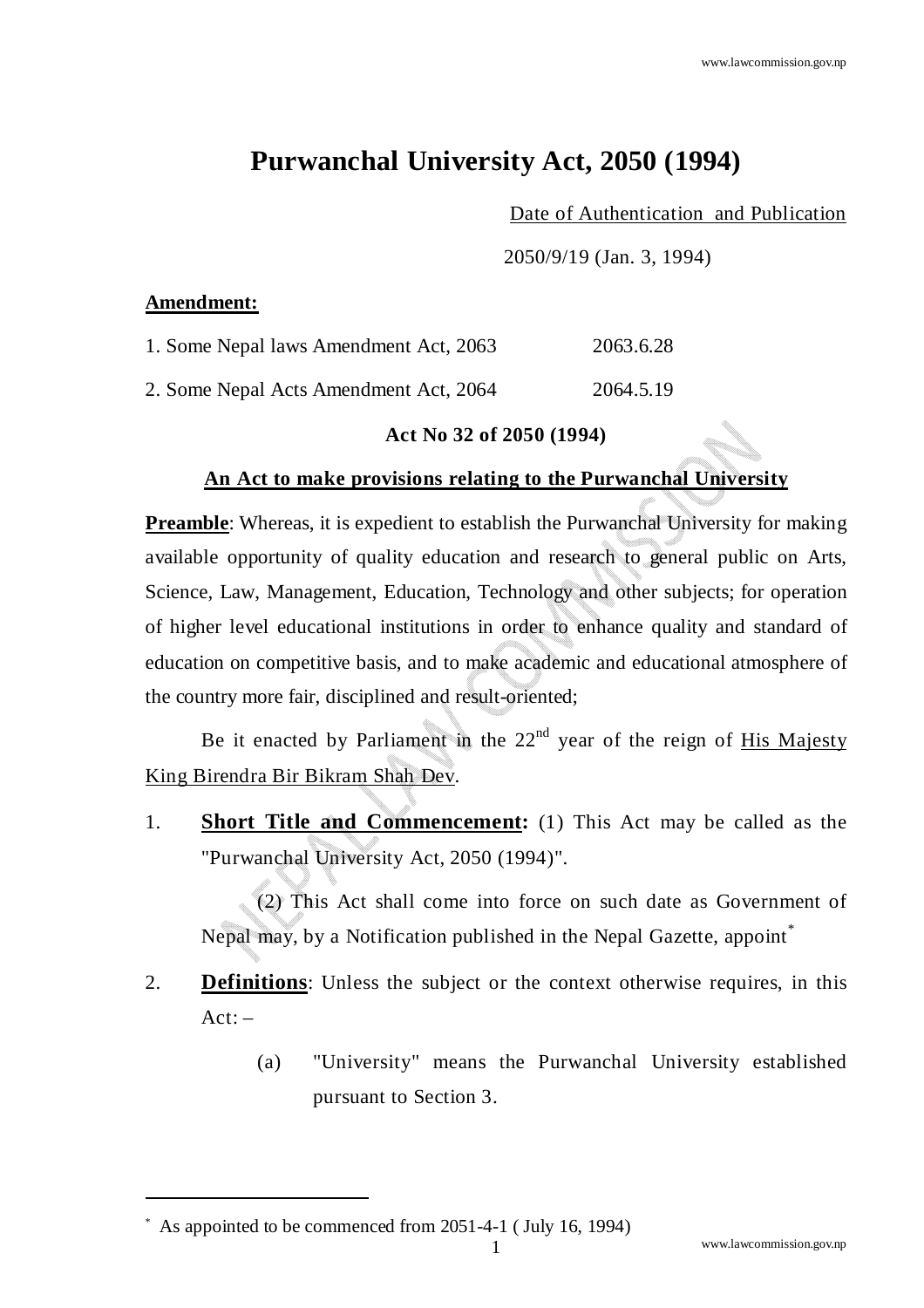- (b) "Senate" means the University Senate as referred to in Section 7.
- (c) "Academic Council" means the Academic Council as referred to in Section 10.
- (d) "Executive Council" means the Executive Council as referred to in Section 12.
- (e) "Dean" means the chief of the faculty establish under the University.
- (f) "Campus" means the constituent campus of the University and includes any campus affiliated to the University.
- (g) "Teacher" means the Professor, Reader, Lecturer and Assistant Lecturer engaged in providing education or conducting research at the University and this word also includes the instructors of various levels at the University and the person specified as Teacher in the Regulation made under this Act.
- (h) "Service Commission" means the Service Commission as referred to in Section 19.
- (i) "Education Council" means the Education Council under section 29.
- (j) "Prescribed" or "as prescribed" means prescribed or as prescribed in the Rules framed under this Act.
- 3. **Establishment of the University**: (1) The Purwanchal University is hereby established for the operation of higher level educational institutions of Arts, Science, Law, Management, Education, Technical and other prescribed subjects.

(2) The Central Office of the University shall be located in the Biratnagar of Eastern Development Region.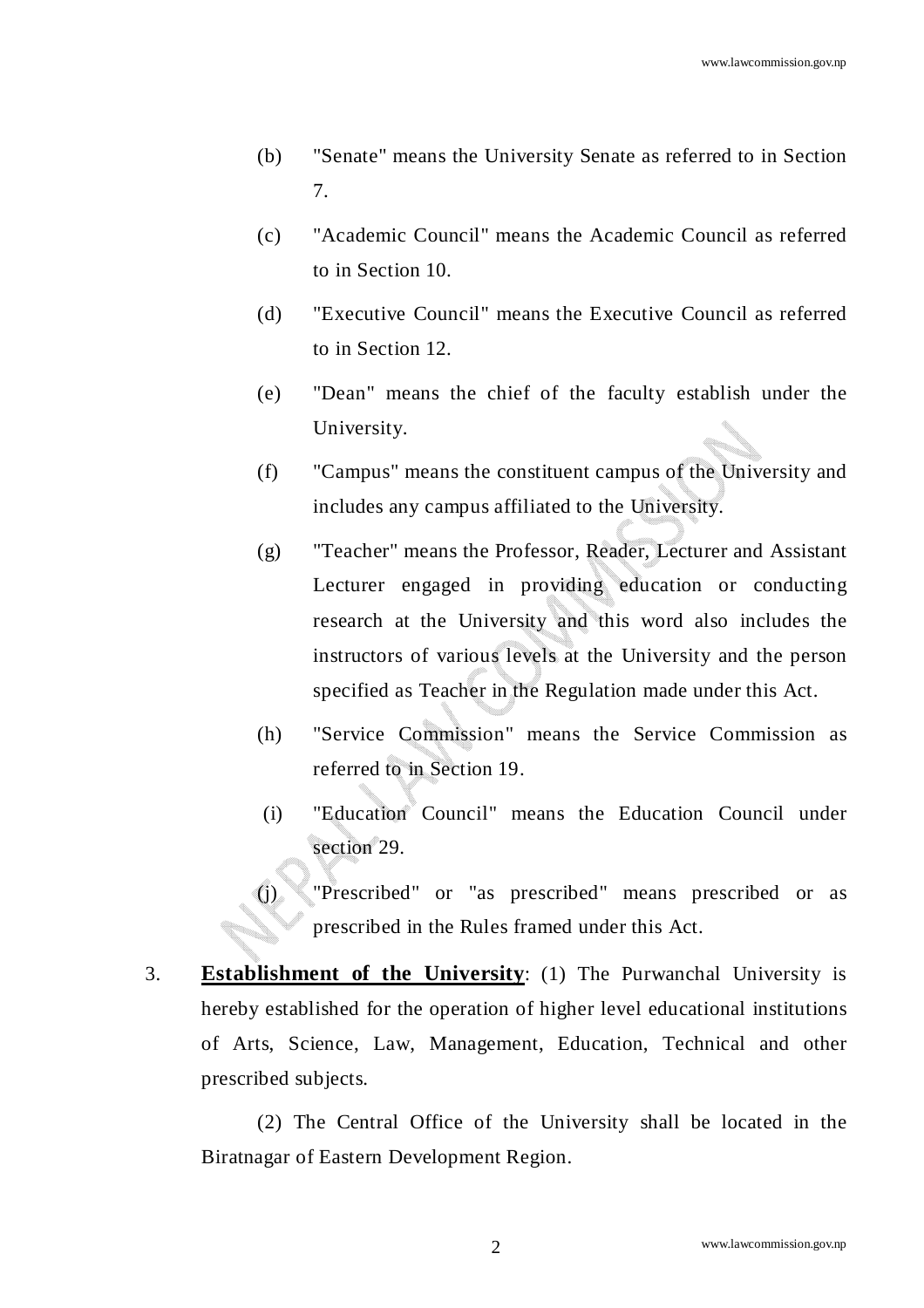4. **University to be Autonomous Corporate Body**: (1) The University shall be an autonomous corporate body with perceptual succession.

(2) The University shall have a separate seal of its own for all of its business.

(3) The University may, like an individual, acquire, use, sell or otherwise dispose of movable and immovable properties.

(4) The University may, like an individual, sue and may be sued in the same name.

- 5. **Organization of the University** : The organization of the University shall be as follows and their collective form shall be the structure of the University:
	- (a) Senate,
	- (b) Academic Council,
	- (c) Executive Council,
	- (d) Resource Council,
	- (e) Campus,
	- (f) Faculty,
	- (g) Service Commission,
	- (h) Other bodies as prescribed.
- 6. **Officials of the Universit**y: The University shall have the following officials:
	- (a) Chancellor,
	- (b) Pro-Chancellor,
	- (c) Vice-Chancellor,
	- (d) Registrar,
	- (e) Dean,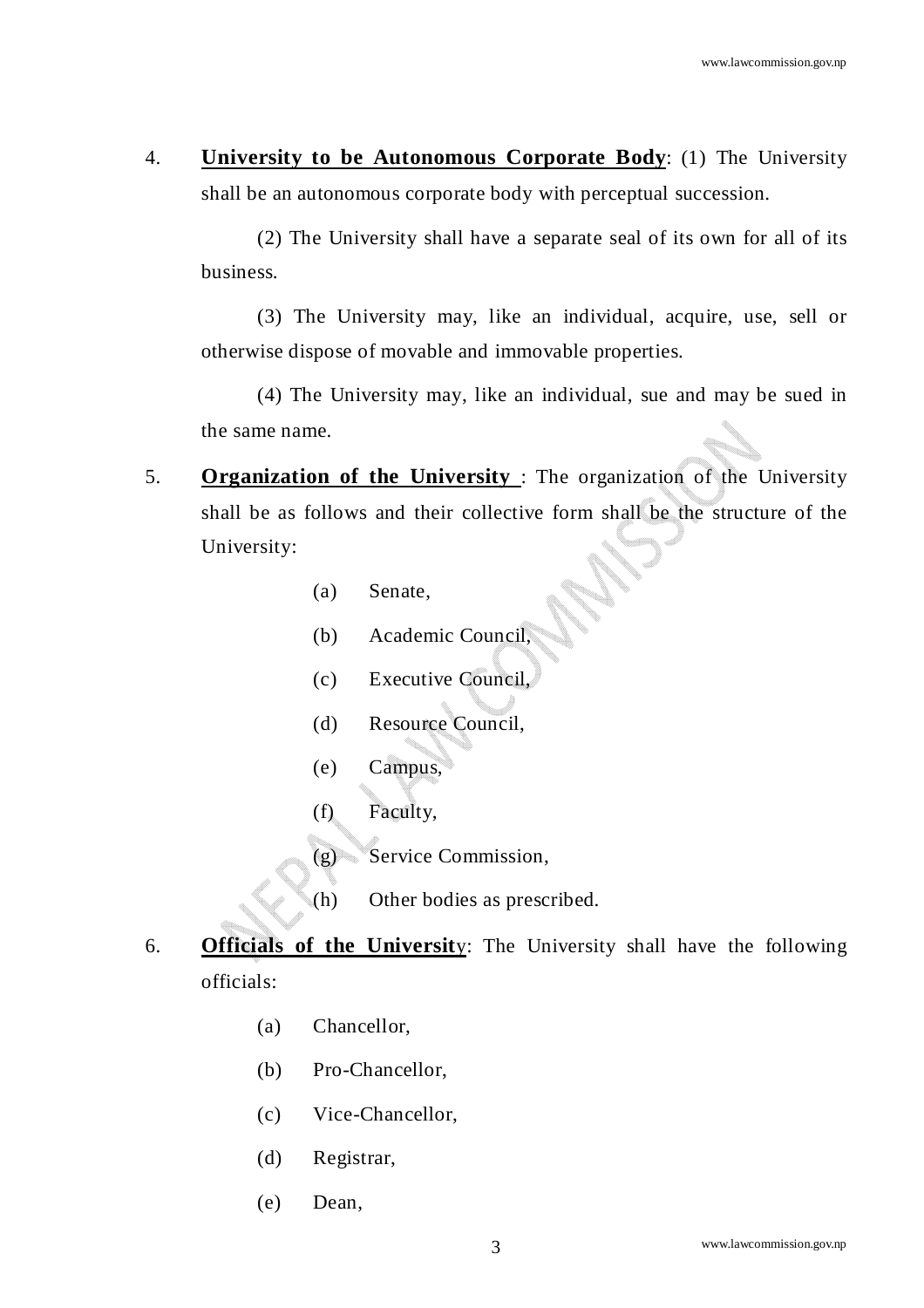- (f) Chairperson of the Service Commission,
- (g) Other officials as prescribed.
- 7. **Constitution of the Senate** : (1) There shall be a Senate as the supreme body of the University.

(2) The constitution of the Senate shall be as follows: -

| (a)               | Chancellor                                     | - Chairperson     |
|-------------------|------------------------------------------------|-------------------|
| (b)               | Pro-Chancellor                                 | -Vice-Chairperson |
| (c)               | Vice-Chancellor                                | - Member          |
| (d)               | Three<br>from<br>persons<br>amongst<br>the     |                   |
|                   | Members of Parliament of the Eastern - Member  |                   |
|                   | Development Region                             |                   |
| (e)               | Vice-Chancellors of other Universities         | - Member          |
| (f)               | Member, National Planning Commission           | -Member           |
|                   | (Education Sector)                             |                   |
| (g)               | Ministry<br>of<br>Education,<br>Secretary,     | - Member          |
|                   | <b>Cultural and Social Welfare</b>             |                   |
| (h)               | Secretary, Ministry of Finance                 | -Member           |
| (i)               | Five persons from amongst the renowned         | - Member          |
|                   | intellectual                                   |                   |
| (j)               | Deans                                          | - Member          |
| $\left( k\right)$ | Four persons from amongst the Mayors           |                   |
|                   | Municipalities<br>of<br>the<br>of<br>Eastern   |                   |
|                   | Development<br>Region including                | the - Member      |
|                   | Mayor of Municipality where the Central        |                   |
|                   | Office is located                              |                   |
| (1)               | Six persons from amongst the Campus            | - Member          |
|                   | Chiefs                                         |                   |
| (m)               | from amongst the<br>Three persons              |                   |
|                   | Chairperson of the Subject Committees - Member |                   |
|                   | of the University                              |                   |
| (n)               | Five Teachers elected from the election        | - Member          |
|                   | body of Campus Unit Chief<br>and               |                   |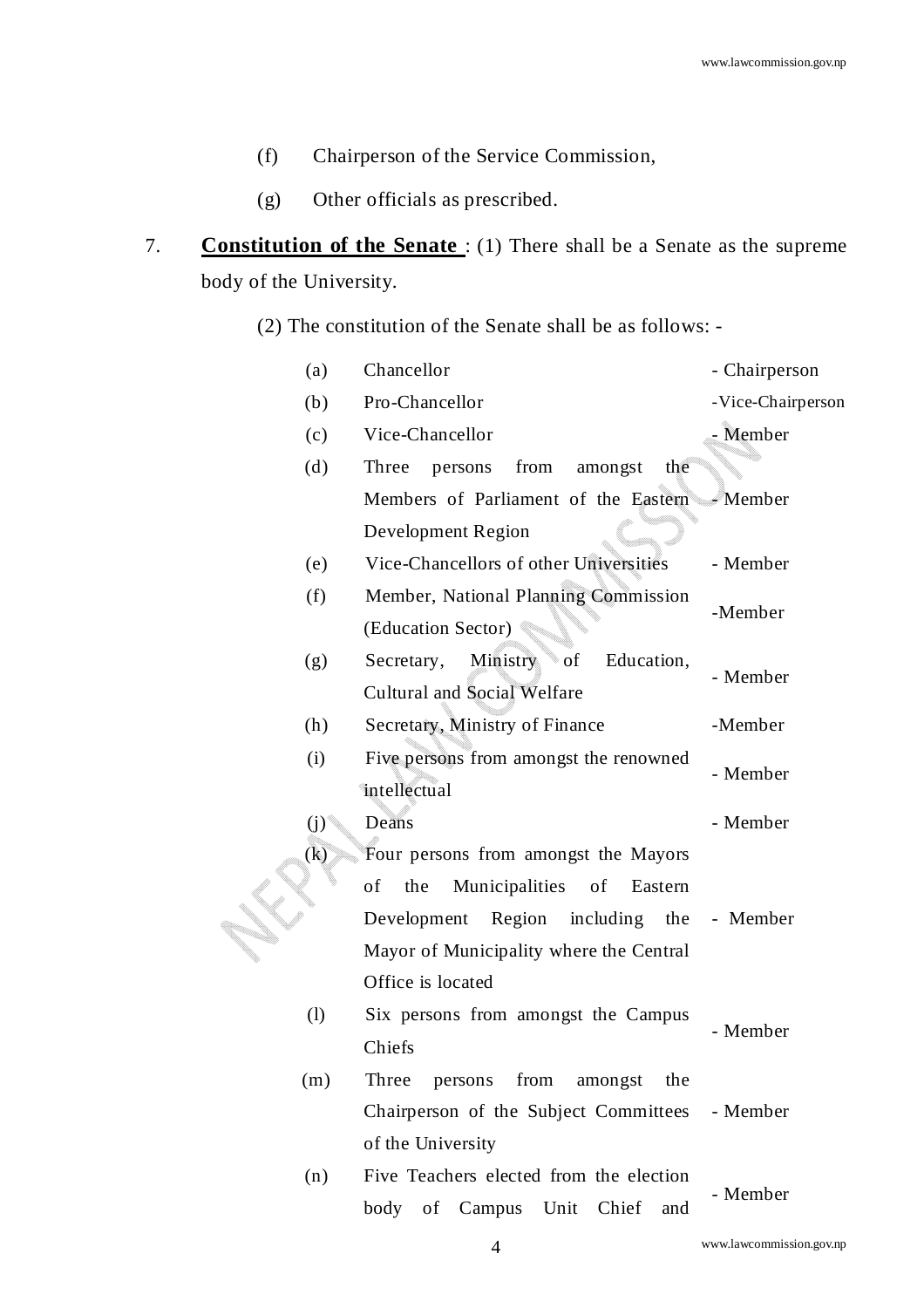Secretary of Nepal Professor Union of the University on the basis of proportional electoral system

- $M(n1)$  Representative of Nepal Professor's Union - Member
- (n2) Representative of Professor's Union of Purwanchal University - Member
- (o) Four persons from amongst the Presidents of the District Development Committees of Eastern Development Region including the President of the District Development Committee where Central Office is located **Member** (p) Representative of Academic Council - Member (q) Representative of Resource Council - Member (r) Three persons from amongst those who are fond of education and social workers - Member (s) Six persons from amongst the industrialists, traders and farmers - Member
- (t) Two persons from amongst the donors -Member (u) Two person from the presidents of the Free Student Unions of the Campus - Member (v) Chief of the Research Center -Member

(w) Registrar -Member-Secretary

(3) Except the *ex-officio* members, the other members of the Senate shall be nominated by the Chancellor on the recommendation of the Executive Council.

 (4) The term of office of the nominated members shall be of three years.

8. **Meeting of the Senate**: (1) The meeting of the Senate shall be held at least once a year.

<sup>&</sup>lt;sup>™</sup> Inserted by Some Nepal laws Amendment Act, 2063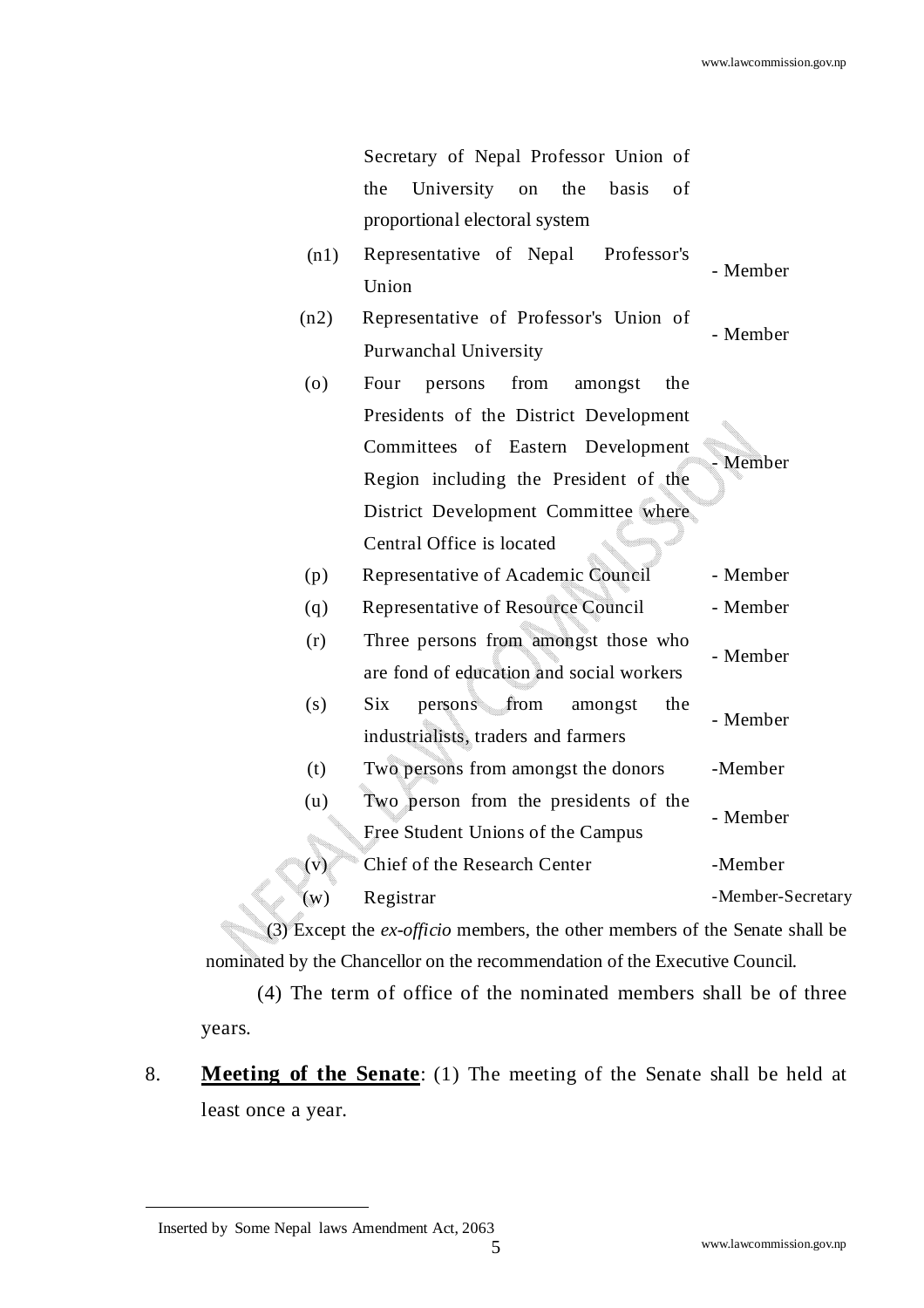(2) The meeting of the Senate shall be presided over by the Chairperson, and in absence of the Chairperson, by the Vice-Chairperson of the Senate and by the Vice-Chancellor in absence of the both Chairperson and the Vice-Chairperson.

 (3) Other procedures relating to the meeting of the Senate shall be as prescribed and the procedures relating to meeting shall be determined by Senate itself until so prescribed.

- 9. **Functions, Duties and Powers of the Senate:** The functions, duties and powers of the Senate shall be as follows:
	- (a) To formulate policies of the University.
	- (b) To guide to the University.
	- (c) To conduct and manage or to cause to conduct and manage academic programs of the University.
	- (d) To make or cause to make necessary arrangements relating to the establishment and affiliation of campuses.
	- (e) To determine the degrees to be conferred by the University.
	- (f) To approve annual budget and programs of the University.
	- (g) To approve Bye-laws relating to University.
	- (h) To issue directions and to provide guidelines to the constituent campuses of the University and the campuses affiliated to the University.
	- (i) To discuss on annual reports of bodies under the University and to evaluate programs.
	- (j) To discuss on audit report and to approve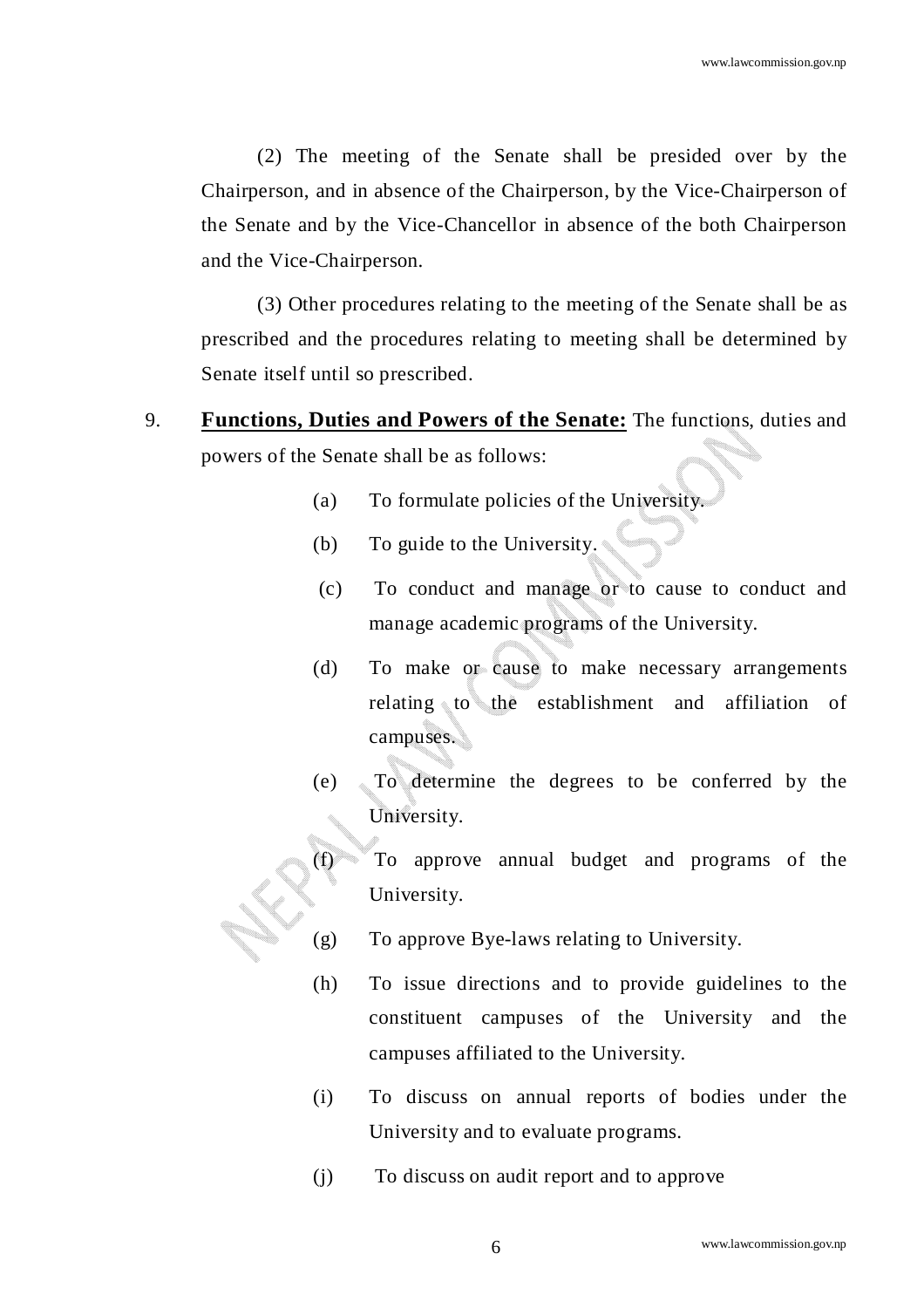- (k) To determine or cause to determine educational and administrative policies of the bodies under the university.
- (l) To allow the University to launch a new program.
- (m) To fix the terms and condition of the official, employees and teachers of the University.
- (n) To constitute various committees, sub-committees or task-forces as per the need of the University.
- (o) To perform other functions as may be prescribed.
- 10. **Constitution of Academic Council**: (1) There shall be an Academic Council consisting of the following members as the educational academic and research body of the University:

|  | (a) | Vice-Chancellor                                                                                    | - Chairperson     |
|--|-----|----------------------------------------------------------------------------------------------------|-------------------|
|  | (b) | Registrar                                                                                          | -Member           |
|  | (c) | Deans                                                                                              | -Member           |
|  | (d) | Five persons from amongst<br>the<br>chairmen of various<br>subject<br>committees of the University | -Member           |
|  | (e) | Chief of Curriculum Research and<br>Development Center                                             | -Member           |
|  | (f) | Chiefs of the Research Division and<br>Planning Divisions of the University                        | -Member           |
|  | (g) | Two persons from amongst the<br>Senior Professor- Member                                           | -Member           |
|  | (h) | Four persons from amongst<br>the<br>Campus Chiefs - Member                                         | -Member           |
|  | (i) | Two persons from amongst<br>the<br>renowned intellectual                                           | -Member           |
|  | (i) | The Dean designated by the Vice-<br>Chancellor from amongst the Deans                              | -Member Secretary |
|  |     |                                                                                                    |                   |

 (2) The members other than the *ex-officio* members shall be nominated by the Chancellor on the recommendation of the Executive Council.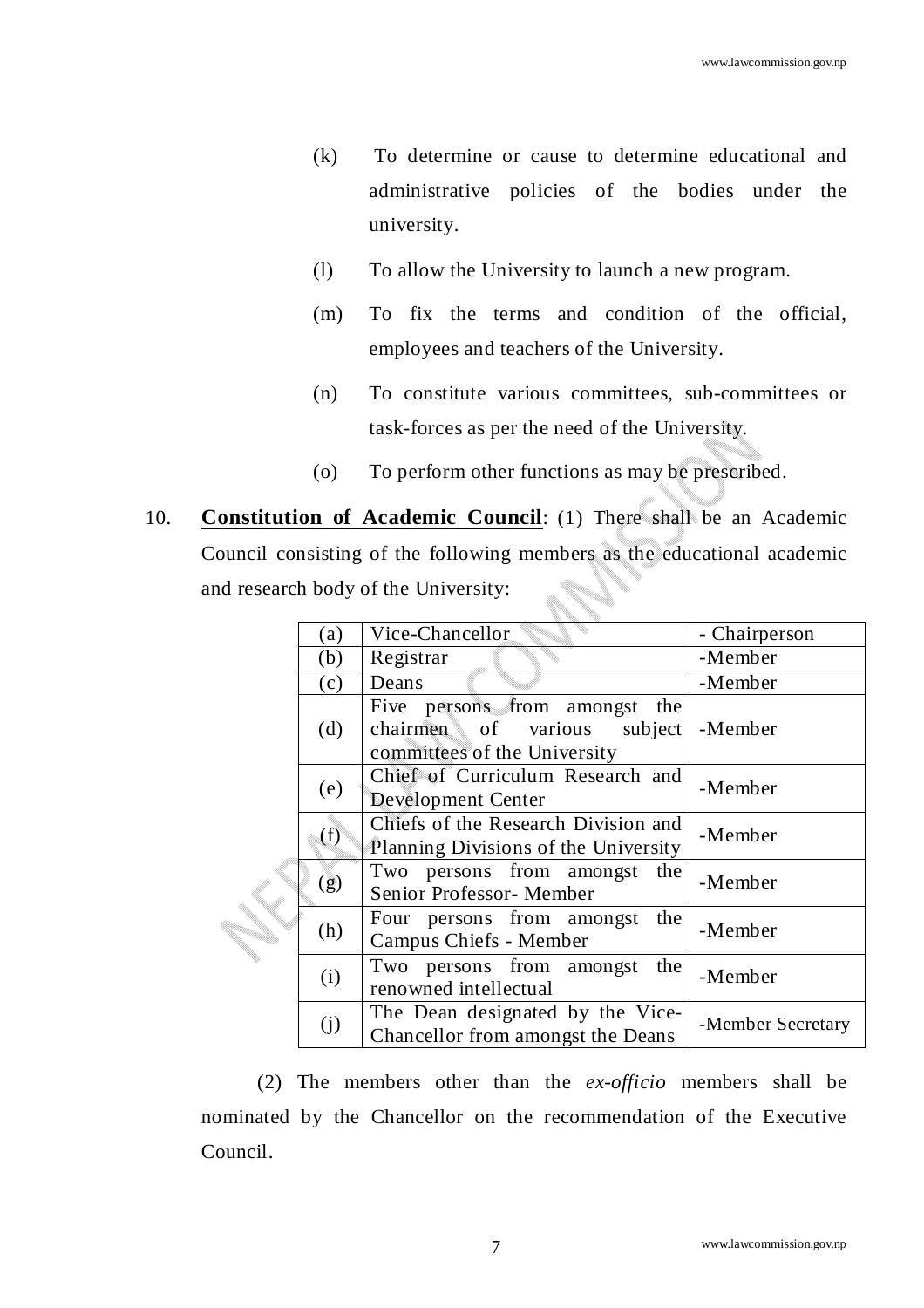(3) The term of office of the nominated members shall be of three years.

 (4) Procedures relating to the meeting of the Academic Council shall be as prescribed and the procedures relating to meeting shall be determined by Academic Council itself until so prescribed.

- 11. **Functions, Duties and Powers of the Academic Council** : The functions, duties and powers of the Academic Council shall be as follows:–
	- (a) To determine the curriculum of the University and to approve.
	- (b) To fix the modes of examination.
	- (c) To determine the qualifications and numbers relating to the admission of students.
	- (d) To formulate policies relating to research and to approve the research programs.
	- (e) To evaluate the academic programs of the students.
	- (f) To determine the standard of teaching and research.
	- (g) To arrange the honorary degree
	- (h) To perform such other functions as prescribed.
- 12. **Constitution of Executive Council**: (1) There shall be an Executive Council consisting of the following members to act as the executive body of the University:

| (a)Vice-Chancellor                | -Chairperson |  |  |  |
|-----------------------------------|--------------|--|--|--|
| (b) Two persons from amongst      | -Member      |  |  |  |
| the Deans                         |              |  |  |  |
| (c) One person from amongst       |              |  |  |  |
| the Campus Chiefs who are -Member |              |  |  |  |
| members of the Senate             |              |  |  |  |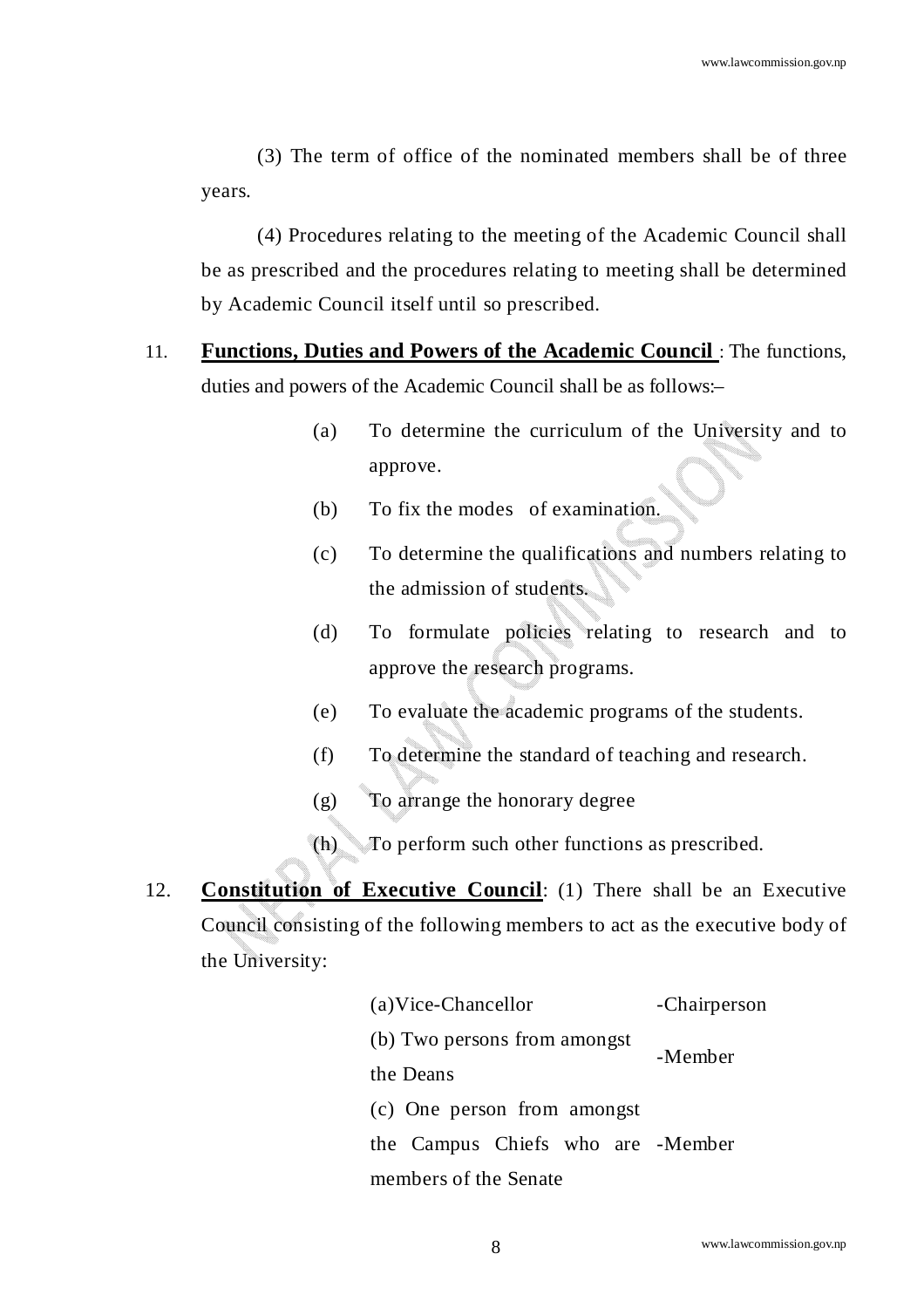(2) The members referred to in Clauses (b) and (c) of Sub-section (1) shall be nominated by the Chancellor on the recommendation of the Vice-Chancellor.

(d) Registrar -Member-Secretary

 (3) The term of office of the nominated members shall be of three years.

 (4) Procedures relating to the meeting of the Executive Council shall be as prescribed and the procedures relating to meeting shall be determined by Executive Council itself until so prescribed.

- 13. **Functions, Duties and Powers of the Executive Council** : The functions, duties and powers of the Executive Council shall be as follows :
	- (a) To execute or cause to execute the decisions and directives of the Senate,
	- (b) To carry or cause to carry out the functions of the University under the National Education Policy,
	- (c) To prepare annual programs, budget, progress report, auditing report and other resolutions and to introduce them in to the Senate for approval,
	- (d) To carry out other functions as prescribed.
- 14. **Resource Council**: (1) There shall be a Resource Council consisting of the following member to carried out the management of physical and economic resource of the University.
	- (a) Person nominated from the Executive -Chairperson Council
	- (b) Three persons from amongst the -Member Deans
	- (c) Three persons from amongst the -Member Campus Chief
	- (d) Eight persons from amongst the -Member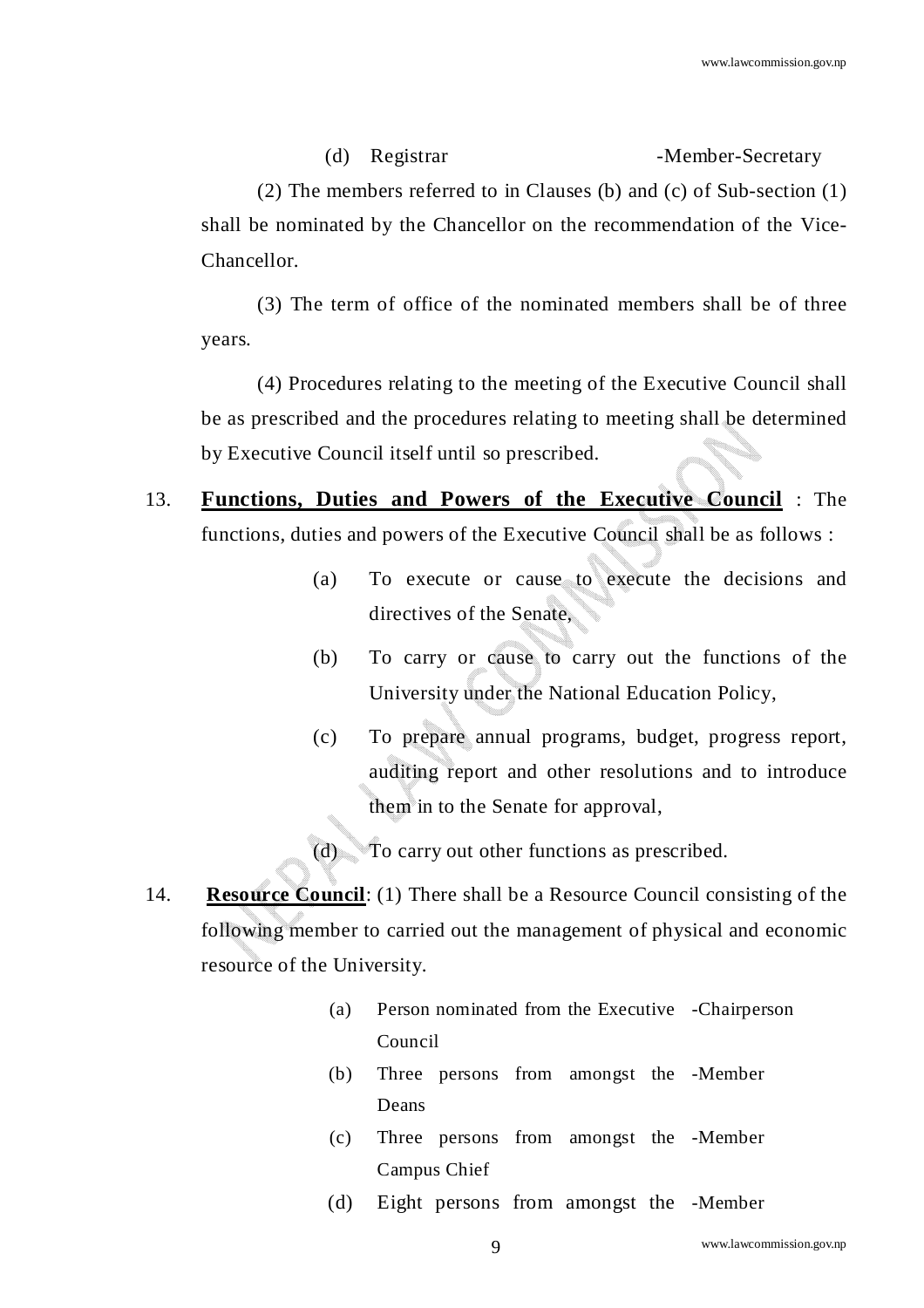industrialists, traders and farmers

- (e) Four persons from amongst the Mayors of the Municipalities of Eastern Development Region including the Mayor of Municipality where the Central Office is located - Member
- (f) Four persons from amongst the Presidents of the District Development Committees of Eastern - Member Development Region including the President of the District Development Committee where Central Office is located
- (g) Three persons from amongst the - Member renowned intellectual
- (h) Registrar -Member-Secretary

 (2) The members other than the *ex-officio* members shall be nominated by the Executive Council.

(3) Except the *ex-officio* members, the term of office of the other members shall be of Three years and they may be re-appointed after the expiry of the term.

(4) Procedures relating to the meeting of the Resource Council shall be as prescribed and the procedures relating to meeting shall be determined by the Resource Council itself until so prescribed.

- **15. Function, Duties and Powers of the Resource Council**: The function, duties and powers of the Resource Council shall be as prescribed.
- 16. **Operation of Campuses**: (1) The University may, in order to impart higher education, establish and operate campuses of various subjects according to the National Education Policy.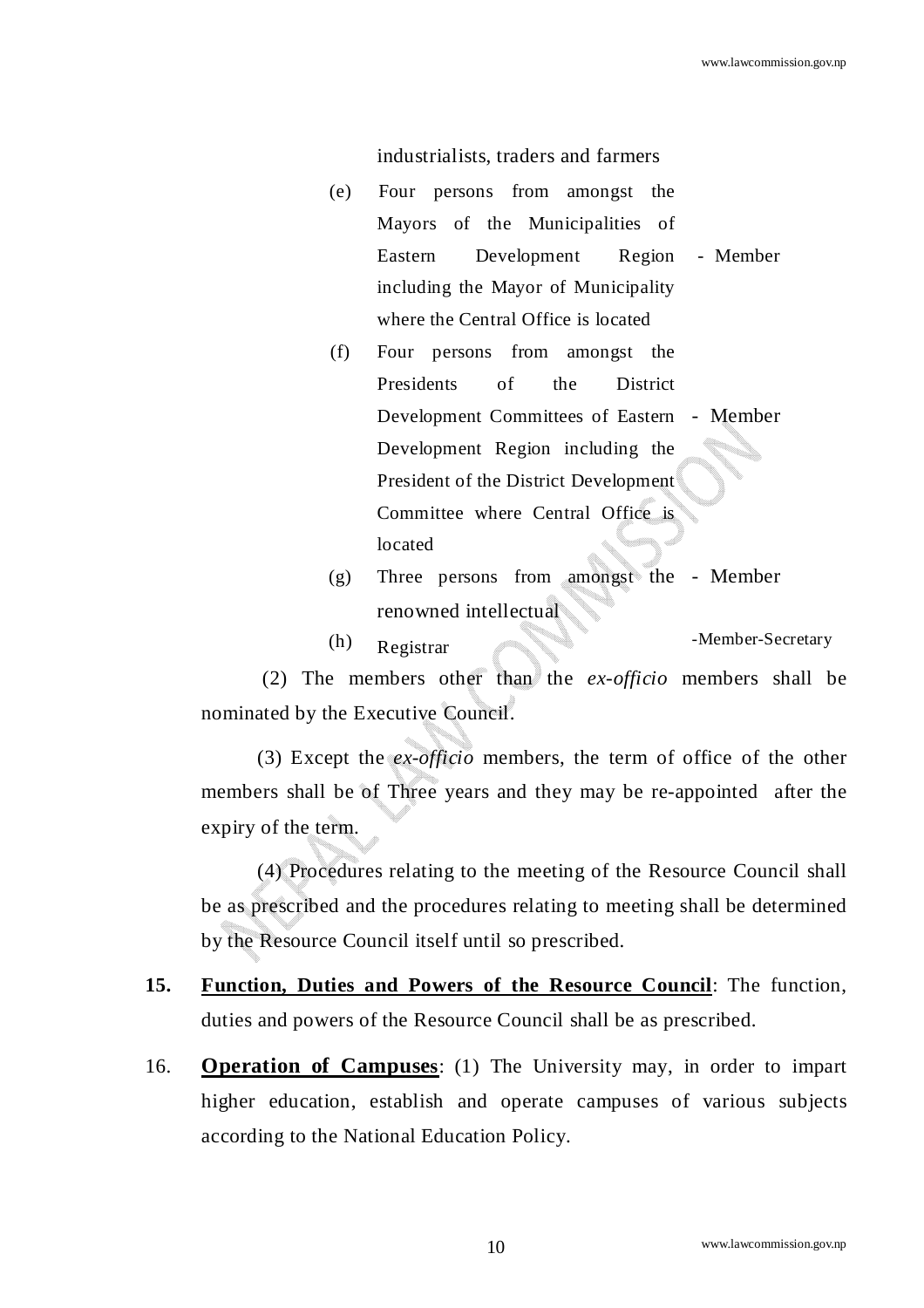(2) Provisions relating to the campuses to be established and operated by the University shall be as prescribed by the Government of Nepal.

**17. Provision Relating to Transfer of Campus**: (1) If, any campus of Nepal, operated as constituent campus of Tribhuvan University at a time of commencement of this Act, desires its transfer to the University as constituent campus, may be transferred to the University as per the approval of Tribhuvan University on the prescribed condition.

(2) The University may provide affiliation to any campus which is affiliated to Tribhuvan University at a time of commencement of this Act, on the basis of agreement.

(3) The campus interested to get affiliation from the University pursuant to Sub-section (2) shall provide pre-information to the Tribhuvan University.

(4) The other provisions relating to transfer and affiliation shall be as prescribed.

18. **Faculty**: (1) There shall be such faculties on such subjects as may be prescribed for the higher education to be imparted by the University.

 (2) The functions, duties and powers of the faculties referred to in Sub-section (1) shall be as prescribed.

- 19. **Constitute of Service Commission**: (1) In order to recommend for the appointment and promotion of the teachers and employees of the University, there shall be a service commission as follows:-
	- (a) The Person appointed by the Chancellor Chairperson
	- (b) Member, Public Service Commission Member
	- (c) One person from amongst Professors Member

(2) The Chancellor shall constitute a committee in the Chairmanship of Pre-Chancellor and two member of Senate for the recommendation of the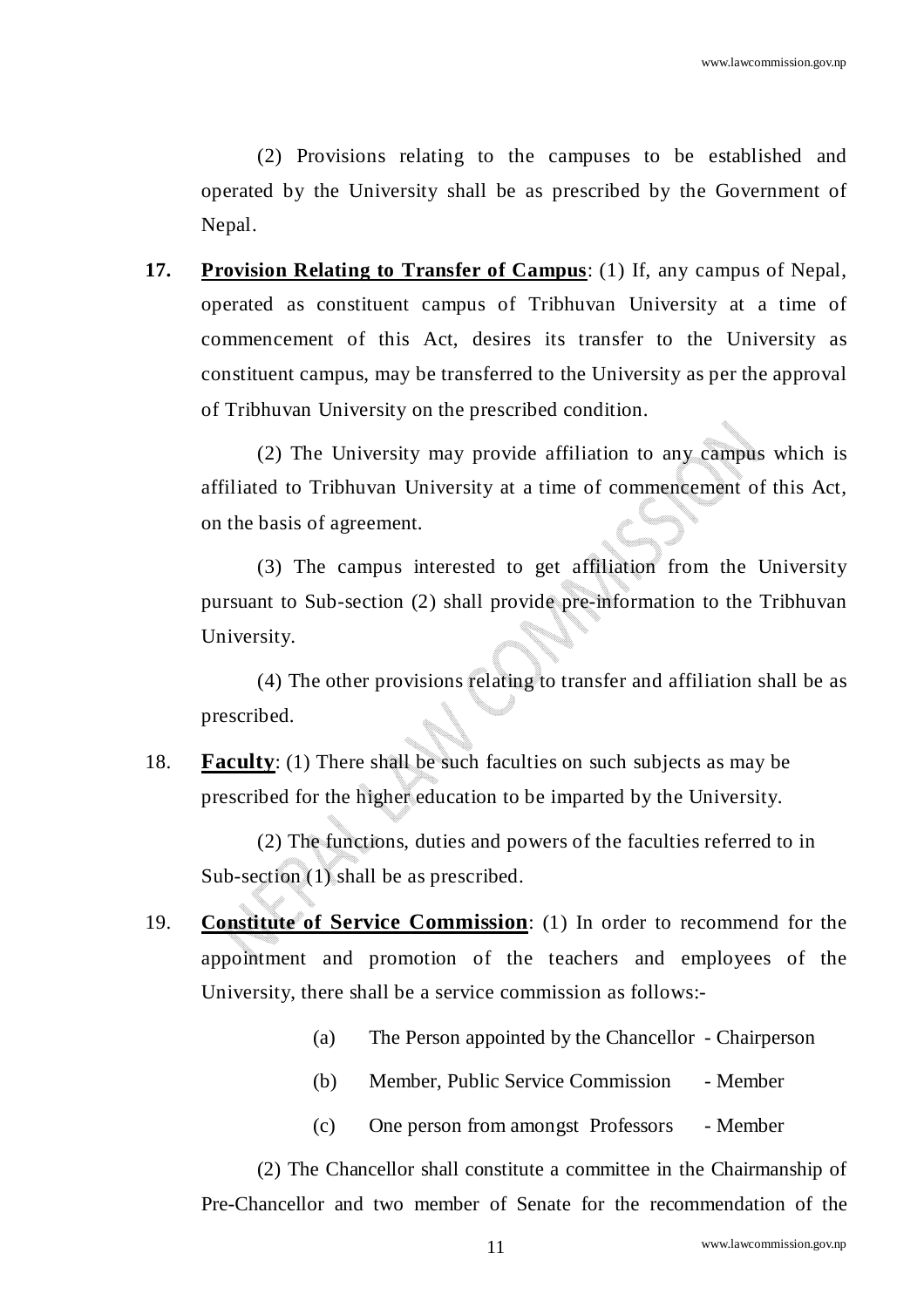Chairperson and the member referred to in Clauses (a) and (c) of Sub-section (1) and the Chancellor shall appoint Chairman and Member on the recommendation of such committee.

 (3) The term of office of the Chairperson and the member to be appointed pursuant to Sub-section (2) shall be of four years.

(4) Procedures relating to the meeting of the Service Commission shall be as prescribed and the procedures relating to meeting shall be determined by Service Commission itself until so prescribed.

- 20. **Other Functions, Duties and Powers of the Service Commission**: Other functions, duties and powers of the service commission shall be as prescribed.
- 21. **Remuneration and Facilities of the Chairperson**: Remuneration and facilities of Chairperson of the Service Commission shall be as prescribed.
- 22. **Chancellor:** (1) The Prime Minister shall be the Chancellor of the University.

 (2) The Chancellor shall be the chief of the University and Chairperson of the Senate.

 (3) The Chancellor may inspect or cause to inspect any subject or any thing relating to the University.

23. **Pro-Chancellor:** (1) The Minister or the Minister of State for Education, Cultural and Social Welfare shall be the Pro-Chancellor of the University.

 (2) The Pro-Chancellor may inspect the University and give directions as required.

24. **Vice-Chancello**r: (1) The Vice-Chancellor shall be the chief official working for full-time at the University.

 (2) In order to recommend for appointment to the post of Vice-Chancellor, a committee consisting of two members of the Senate shall be constituted by the Chancellor under Chairpersonship of the Pro-Chancellor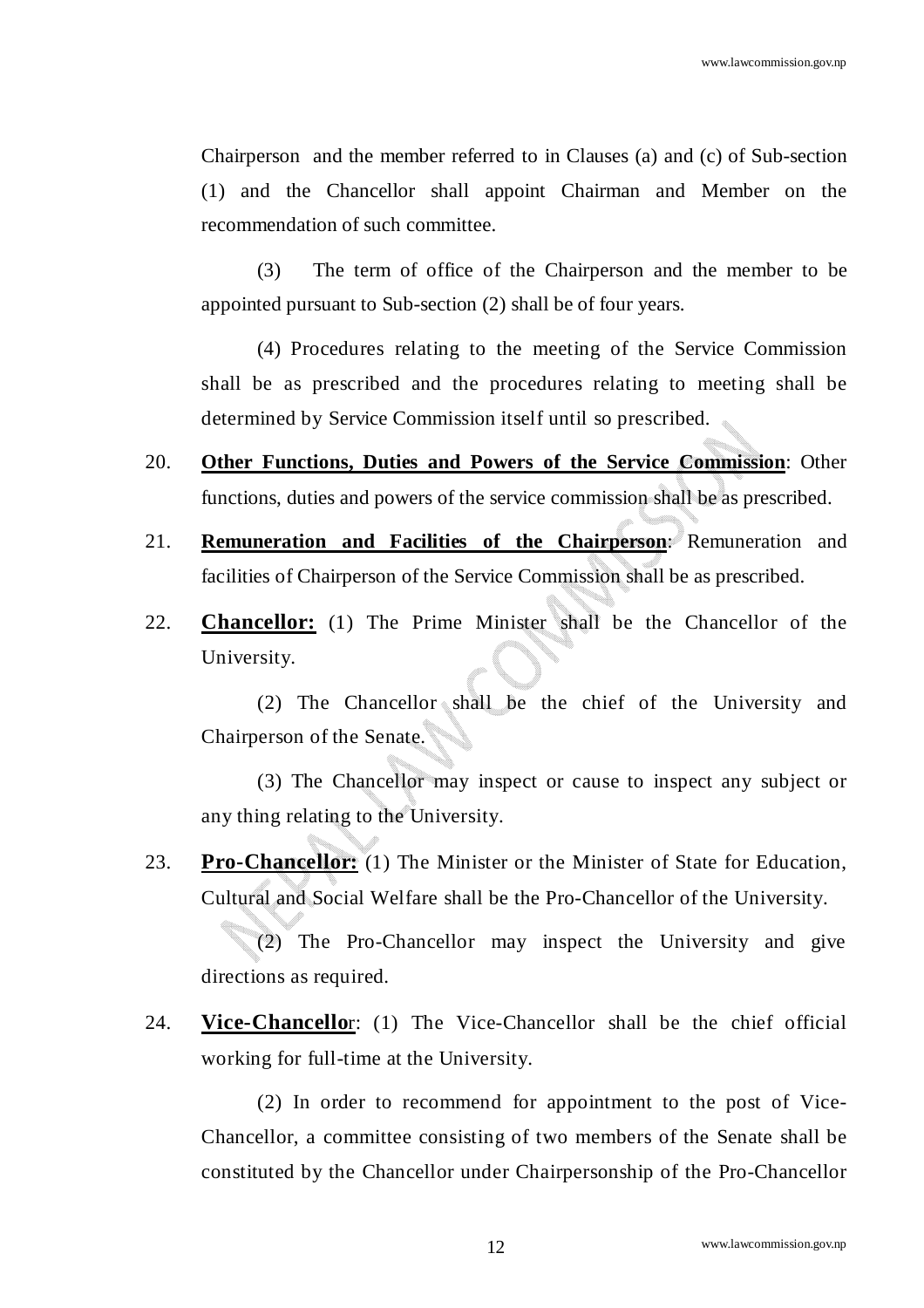and the Vice-Chancellor shall be appointed by the Chancellor on the recommendation of the committee.

(3) The term of office of the Vice-Chancellor shall be of four years.

 (4) The remuneration, facilities and conditions of service of the Vice-Chancellor shall be as prescribed.

25. **Functions, Duties and Powers of the Vice-Chancellor**: (1) The functions, duties and powers of the Vice-Chancellor shall be as follows: –

- (a) The Vice-Chancellor shall have general control over all functions and activities of the University and he/she may give direction and inspect the functions of the University.
- (b) The Vice-Chancellor shall or cause to implement the decision and directions of the Senate.
- (c) The Vice-Chancellor shall carry out the functions other than those which are so mentioned to be carried out by any agency or official under this Act or Rules framed thereunder. The Vice-Chancellor shall immediately inform to the Chancellor about such functions and shall be approved by the meeting of the Senate to be held immediately thereafter.
- (d) All the matters to be introduced to the Senate shall be introduced through Vice-Chancellor.
- (e) Other functions duties and powers of the Vice-Chancellor shall be as prescribed.
- 26. **Registrar:** (1) The Registrar of the University shall be appointed by the Chancellor on the recommendation of the Vice-Chancellor.

(2) The Registrar shall be the official working for the full time at the University.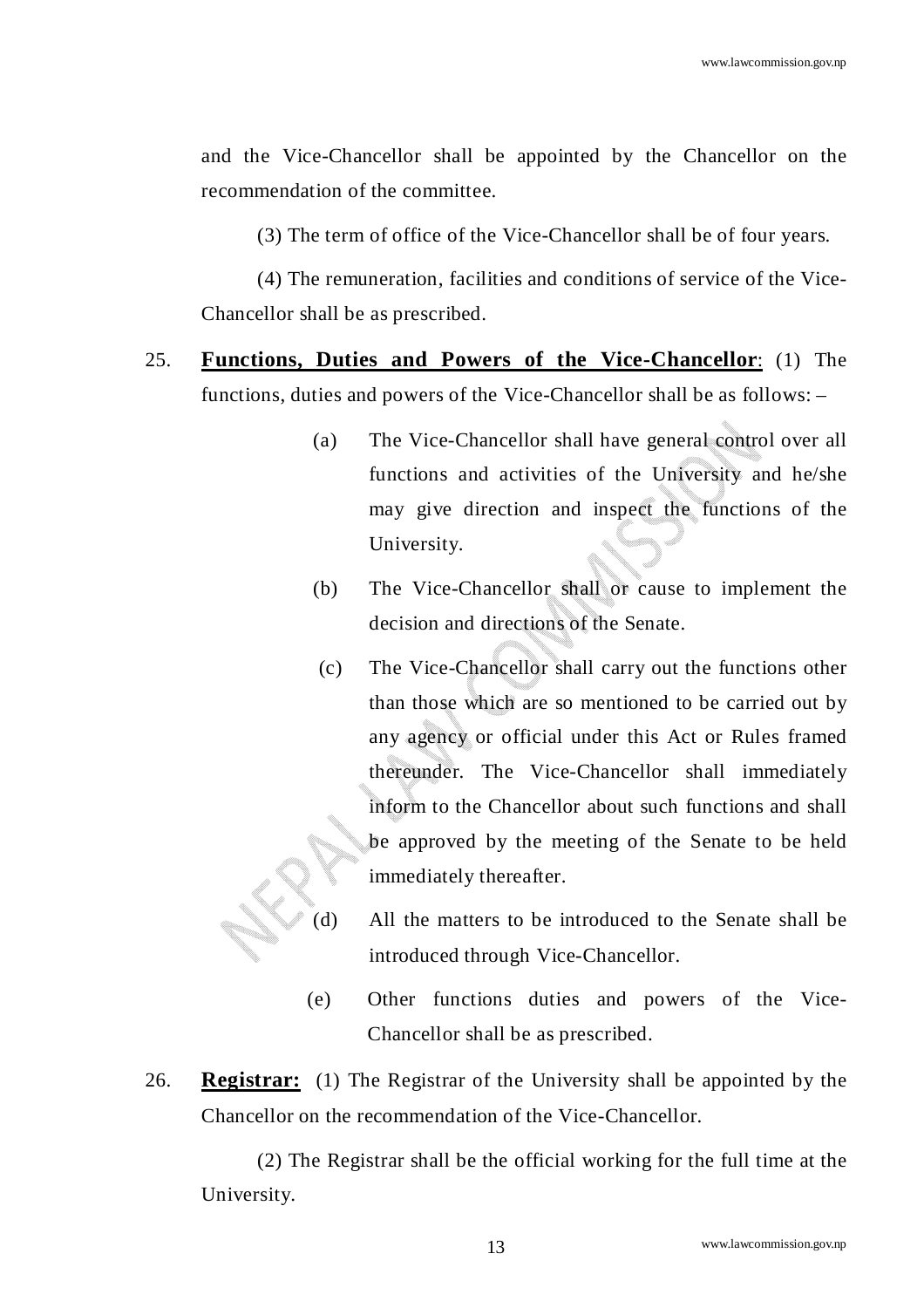(3) The term of office of the Registrar shall be of four years.

(4) The functions, duties, powers, remuneration, facilities and conditions of service of the Registrar shall be as prescribed.

27. **Dean**: (1) The Dean shall be appointed by the Vice-Chancellor.

(2) The term of office of the Dean shall be of four years.

(3) The functions, duties and powers and remuneration, facilities and conditions of the Dean shall be as prescribed.

28. **Other Officials of University**: (1) There shall be other officials at the University as prescribed.

 (2) The appointment, functions, duties, powers and remuneration, facilities and conditions of service of other officials shall be as prescribed.

- 28A. **Time for Appointment:** Notwithstanding anything contained in this Act, the concerned Authority shall appoint in the vacant post of the University within three months of such vacancy.
- 28B. **Responsibility to be fixed:** Notwithstanding anything contained in this Act, if a post is vacant in the University, Chancellor, in case of Vicechancellor, in consultation of the Pro-chancellor and Vice-chancellor in case of any other Authority, shall designate any of the senior (most) Professor to that post to conduct daily business for a period of three months till the date of fulfillment of the vacant post.
- 29. **Formation of Education council**: (1) In order for operation of educational and academic programs in each faculty, there shall be an Education Council.

(2) Under the Education Council referred to in Sub-section (1), there shall be committees as prescribed.

(3) Functions, duties and powers and procedures relating to meeting of the Council and committees thereunder shall be as prescribed.

 $\textdegree$  Inserted by Some Nepal Acts Amendment Act, 2064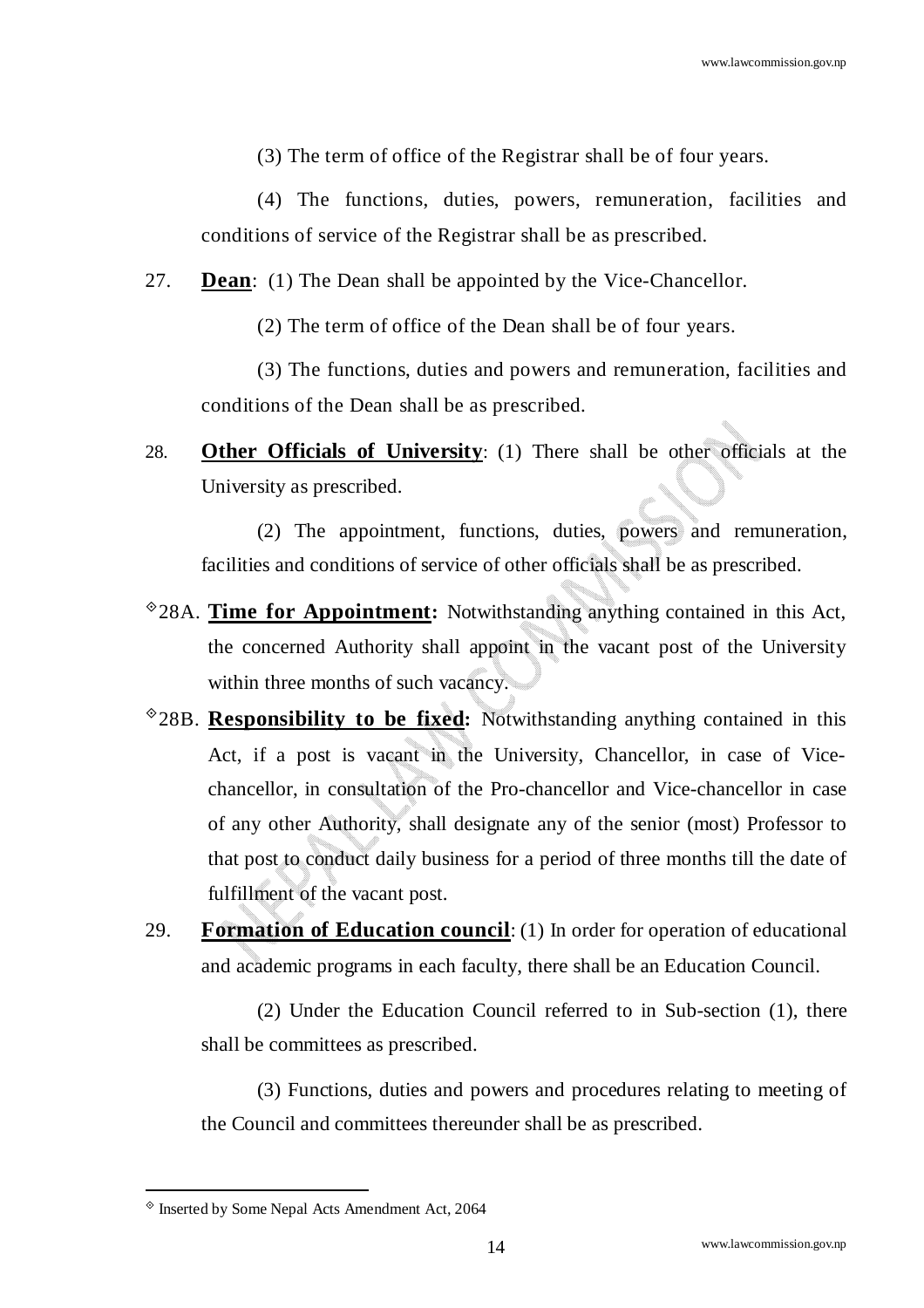30. **Establishment and Operation of Research Centre**: (1) The University may establish various Research centre in order to carry out the functions relating to educational academic and research activities.

(2) The functions, duties and powers and *modus operandi* of the research center to be established pursuant to Sub-section (1) shall be as prescribed.

- 31. **Fund of the Universit**y: (1) there shall be a separate fund of the University and the fund shall consist of the following amounts:
	- (a) Grants received from Government of Nepal,
	- (b) The amount given by any person or organization as donation, charity and financial assistance,
	- (c) The amount received as assistance and donation by concerned person, organization.
	- (d) The amount received as assistance and donation by District Development Committee, Municipality, Village Development Committee of Eastern Development Area.
	- (e) The amount received as assistance or loan from foreign government, international organizations, associations or financial institutions.
	- (f) Fees or the amount to be received from any other source.

(2) While receiving any amount pursuant to Sub-section (e) of Subsection (1), the University shall have to obtain approval of Government of Nepal.

(3) The amount of the fund of the University shall be deposited in an account opened with the prescribed bank and the operation account of the University shall be as prescribed.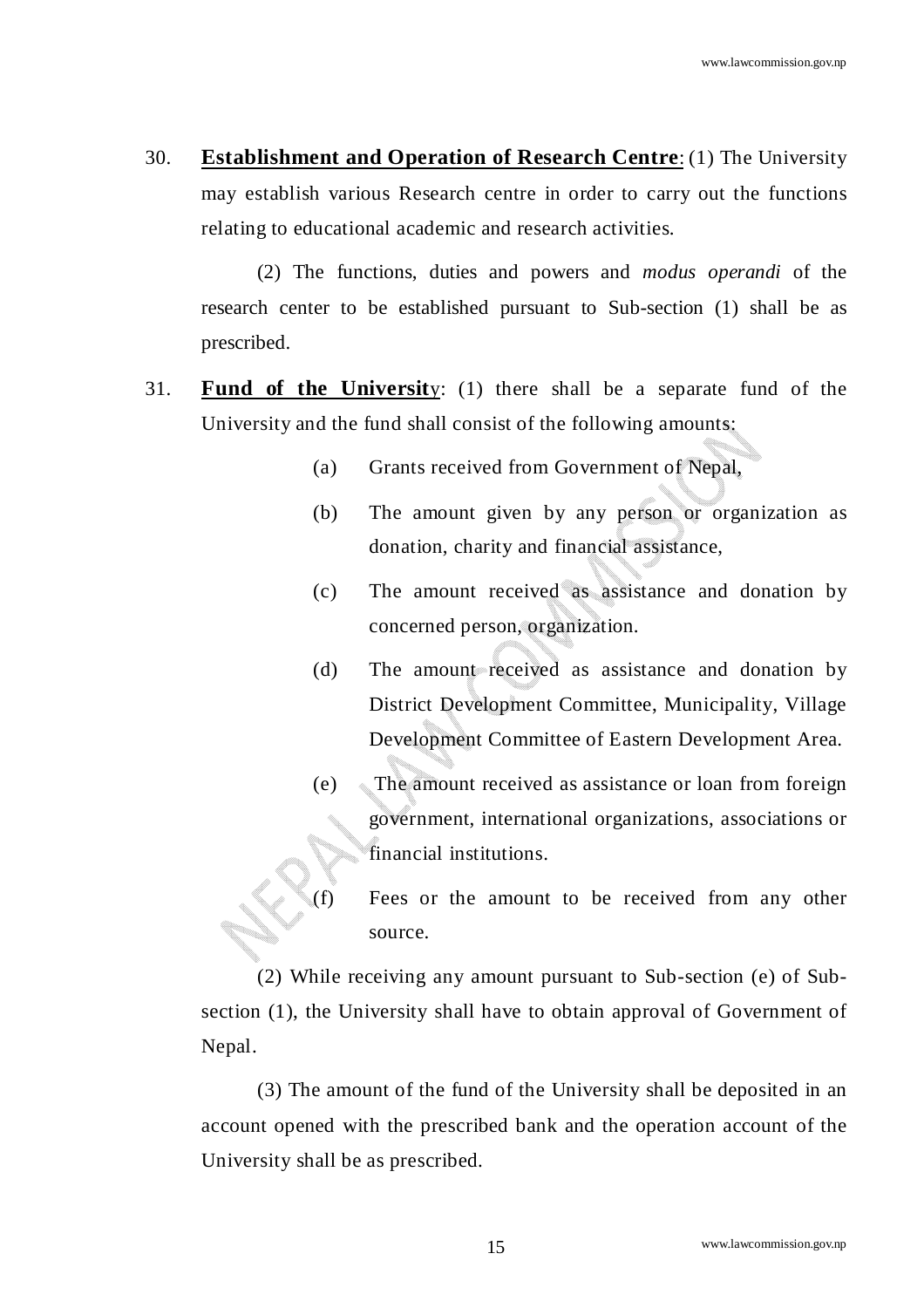(4) All the expenditure of University shall be borne by fund pursuant to Sub-section (1).

32. **Accounts and Auditing**: (1) The accounts of incomes and expenditures of the University shall be kept in accordance with the prevailing laws.

(2) The auditing of the accounts of the University shall be carried out by the Auditor General as appointed by the Senate.

33. **Conferring the Degree and Certificate and Fixation of Equivalency and Standards:** (1) The University may confer certificate as may be prescribed to the students, trainees or researchers having obtained higher education as prescribed and may confer honorary degrees to the persons carrying out research oriented activities and appreciable work in the educational and academic field.

(2) The University may recognize the educational degrees of any native or foreign University or of educational institution, and may fix the equivalency and standard of various degrees of the University with those degrees.

- 34. **Qualification Required for Admission to the University**: The qualification required for admission to the University shall be as prescribed.
- 35. **To Act in Accordance with National Education Policy:** It shall be the duty of the University to act in accordance with the National Education Policy approved by Government of Nepal.
- 36. **Delegation of Power**: (1) The Senate may delegate any or all of the powers conferred on it under this Act or the Rules framed hereunder to the Executive Council, Research Council, Campus, Faculty, any Official, Academic Council, Education Council or any Committee, Sub-committee or working group, constituted as per this Act.

(2) Executive Council, may delegate any of the powers conferred on it under this Act or the Rules framed hereunder, to any official or any committee of the University.